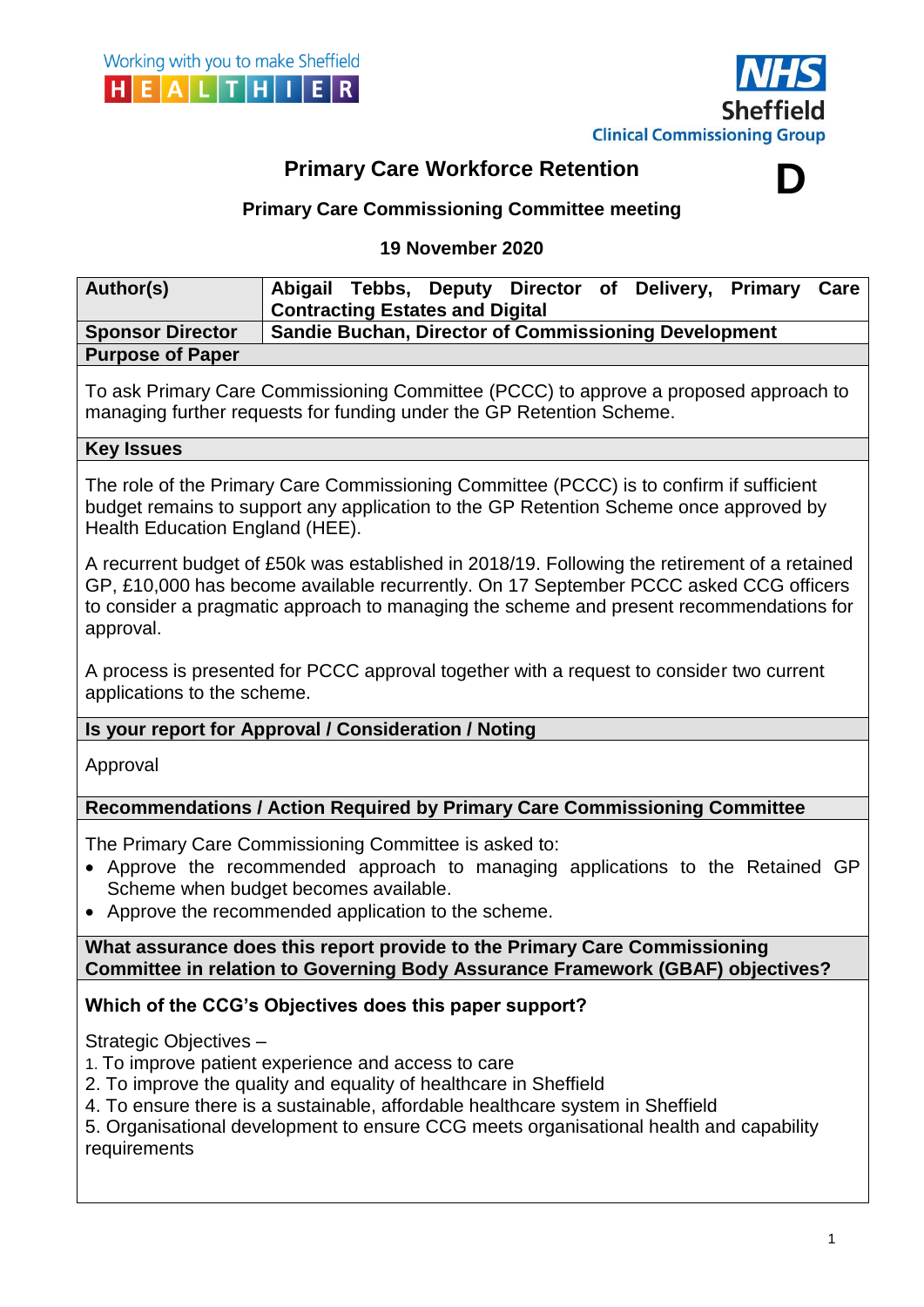### **Does this report relate to a formal statutory / delegated Primary Care responsibility of the CCG?**

*If so please state which function?* Yes - planning

**Are there any Resource Implications (including Financial, Staffing etc)?**

Not for this paper

**Have you carried out an Equality Impact Assessment and is it attached?**

*Please attach if completed. Please explain if not, why not*

Not applicable

*Have you involved patients, carers and the public in the preparation of the report?* 

No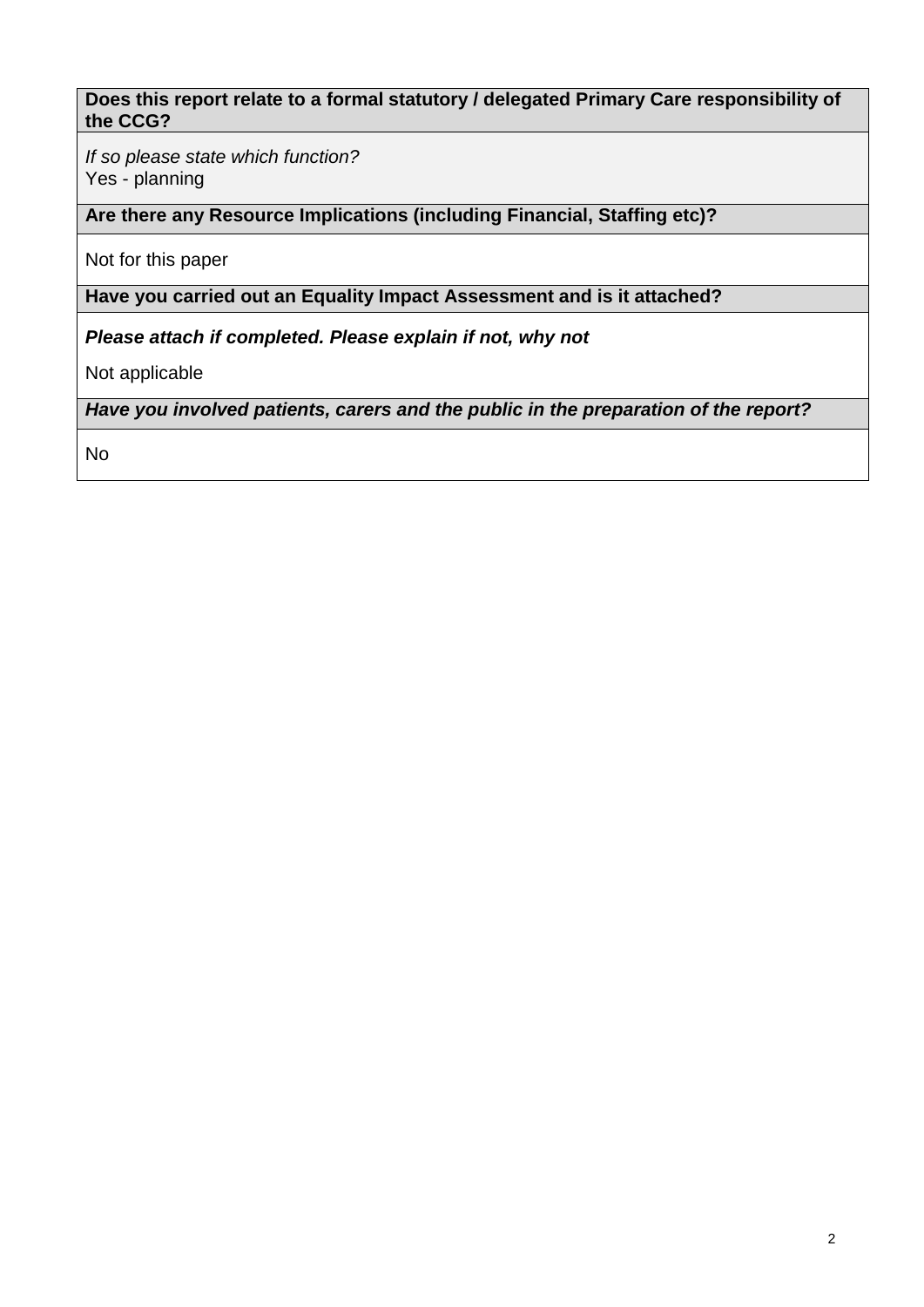

## **Primary Care Workforce Retention Scheme**

## **Primary Care Commissioning Committee Meeting**

### **19 November 2020**

### **1. Introduction**

- 1.1.The purpose of the GP Retention Scheme is to *provide 'a package of financial and educational support to help doctors who might otherwise leave the profession to remain in clinical general practice'.* Applicants may remain in clinical practice for a maximum of four clinical sessions per week, which includes protected time for continuing professional development and educational support.
- 1.2.In September 2018 the Primary Care Commissioning Committee agreed a recurrent budget of £50,000 to fund eligible applications, approved by HEE, to the GP Retention Scheme at a cost of £5,000 per session. Following the retirement of a retained GP £10,000 per annum is available to support a retained GP.
- 1.3.In July 2020 PCCC declined an application to the scheme as insufficient budget was available to fund four sessions per week. Following discussion at the meeting on 17 September 2020, the Committee deferred a decision on two further applicants and asked CCG officers to determine a pragmatic process to manage applications and present this to PCCC for approval.

#### **2. Recommended Process to Manage Applications to the GP Retention Scheme**

- 2.1.A number of possible approaches have been considered on their merits and the proposal below is recommended to PCCC as the most pragmatic and transparent solution.
- 2.2.The CCG will continue to work with HEE to ensure that all potential applicants to the scheme are aware at an early stage in their application process whether funding is available not.
- 2.3.Once the budget for the scheme is fully committed the CCG will ask HEE to inform any applicants that they approve that the CCG is not in a position to approve further applications at that time and to confirm if the applicant and practice wish to be considered when funding becomes available.
- 2.4.The CCG will maintain a holding list of HEE approved applicants and when funding becomes available will contact the applicants and practices in chronological order to confirm if they wish to join the scheme.
- 2.5.Should available funding be insufficient to support the preferred number of sessions the applicant and practice will be asked if they wish to join the scheme on a reduced number of sessions. If the applicant agrees this position will not be reviewed should further funding become available in the future.